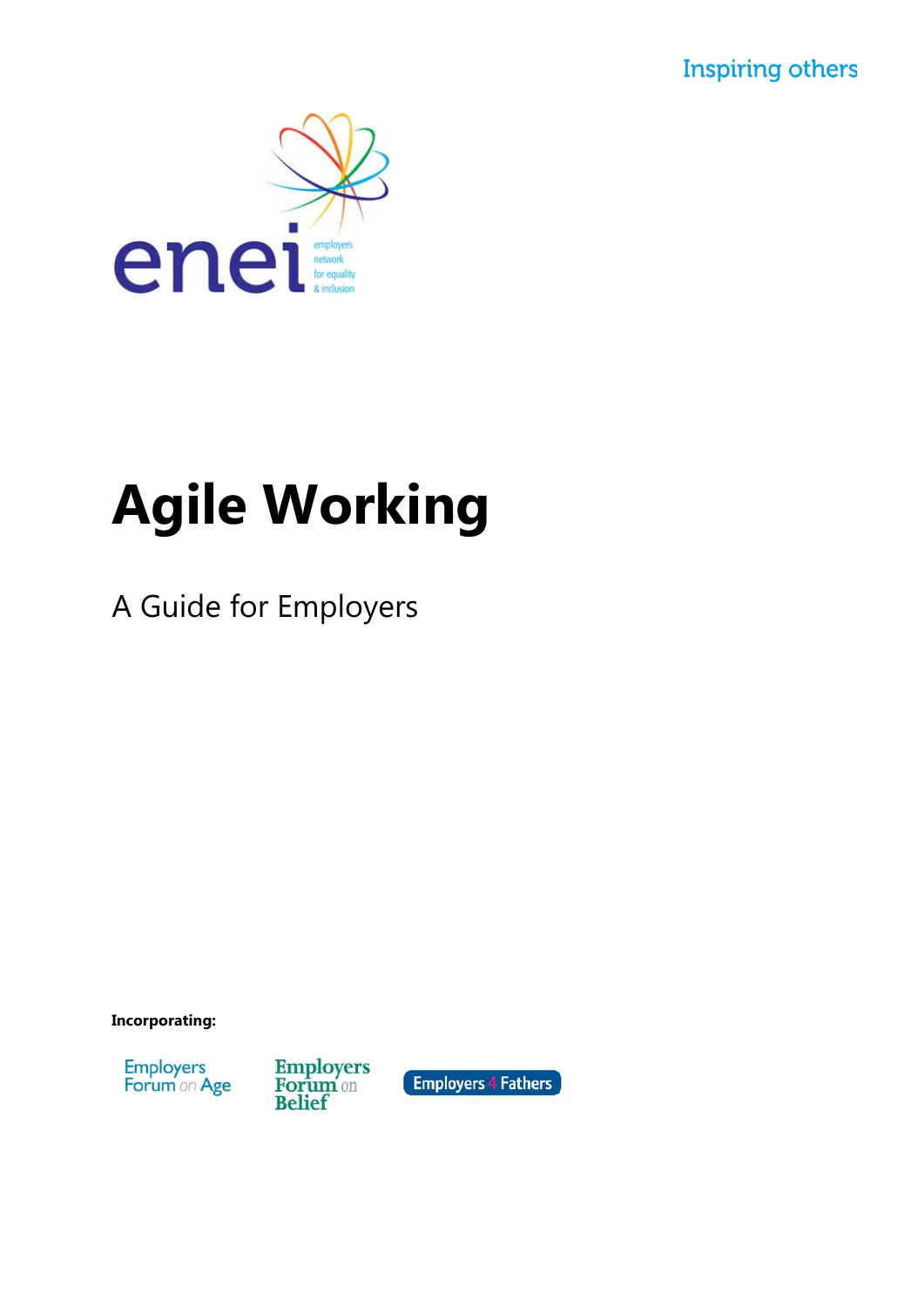# **Contents**

- 1. What is agile working?
- 2. What is the aim of agile working?
- 3. Is it the same as flexible working?
- 4. Benefits of agile working
- 5. Value in agile working
- 6. Drivers for agile working
- 7. Where can agility be achieved?
	- 7.1 Time
	- 7.2 Location
	- 7.3 Role
	- 7.4 Source
- 8. Who can be agile at work?
- 9. Agile working enablers and possible inhibitors
	- 9.1 Technology
	- 9.2 Culture
	- 9.3 Line management
- 10. Other considerations
	- 10.1 Pay
	- 10.2 Contracts
	- 10.3 Expenses
	- 10.4 Health, safety and ergonomics
	- 10.5 Insurance
	- 10.6 Confidentiality and security
- 11. How to achieve agile working
	- 11.1 Establish objectives
	- 11.2 Develop a business case
	- 11.3 Consider how much flexibility is available in each role and develop an agile working model
	- 11.4 Build an action plan to achieve the desired model
	- 11.5 Gain senior management commitment
	- 11.6 Get employee support
- 12. Measuring success and impact
- 13. Case studies
- 14. Further reading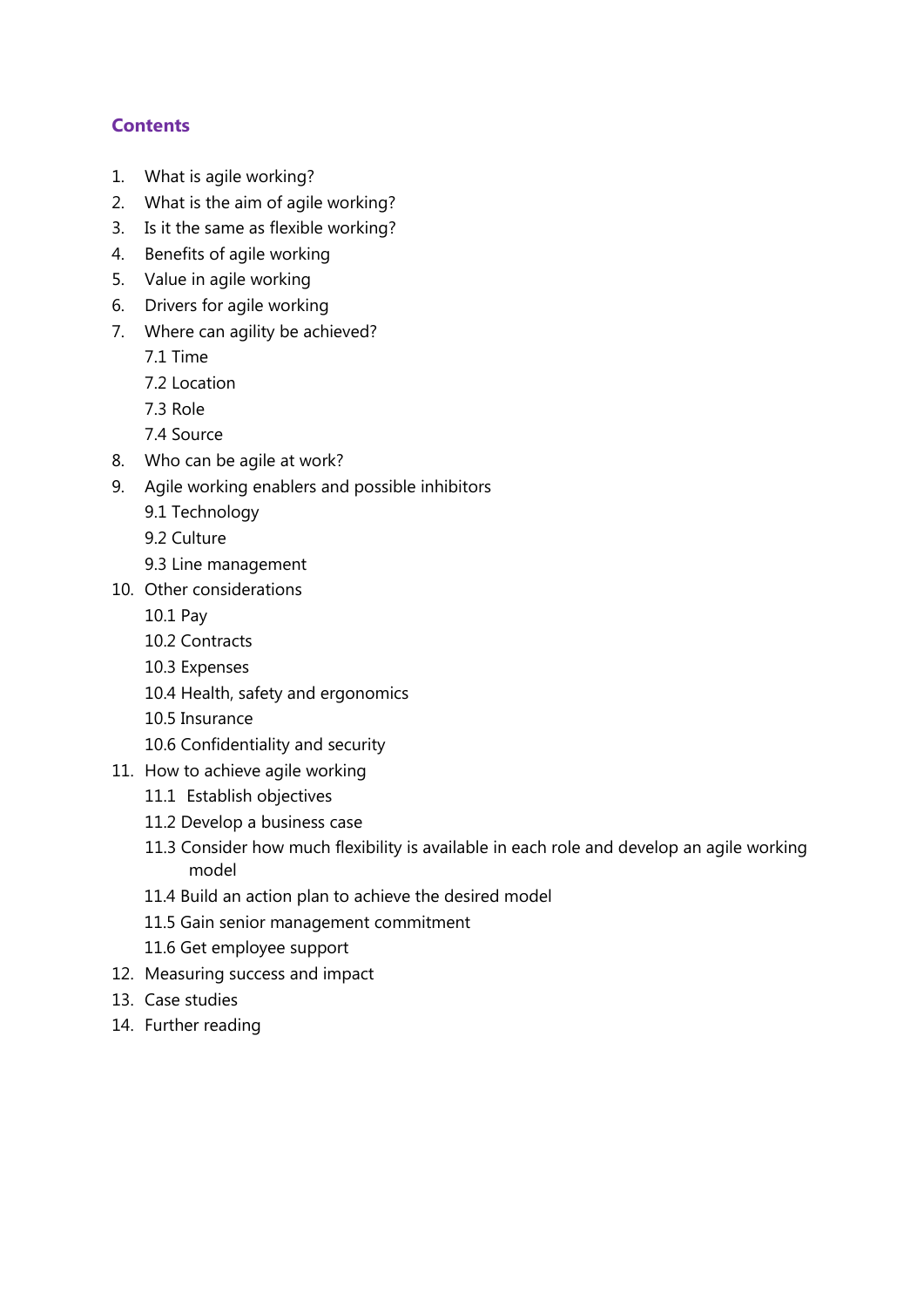# **1. What is agile working?**

Agile working is a way of working in which an organisation empowers its people to work where, when and how they choose – with maximum flexibility and minimum constraints – to optimise their performance and deliver "best in class" value and customer service. It uses communications and information technology to enable people to work in ways, which best suit their needs without the traditional limitations of where and when tasks must be performed.<sup>[1](#page-2-0)</sup>

It is based on the concept that work is an activity we do, rather than a place we go. With the technology available to modern business, there are numerous tools to help us work in new and different ways, to meet customer needs, reduce costs, increase productivity and improve sustainability.

Agile working is a transformational tool to allow organisations to work smarter by eliminating all barriers to working efficiently.

# **2. What is the aim of agile working?**

The aim of agile working is simply to create a more responsive, efficient and effective organisation, which ultimately improves business performance and increases customer satisfaction.

# **3. Is it the same as flexible working?**

Agile working may incorporate flexible working practices but the aims, drivers and scope are significantly different.

Flexible working is a work pattern, which has been designed for an individual, usually to help that person balance work and home life. Flexible working has traditionally been viewed as a benefit for the employee at a cost to the employer. Whilst this is a narrow view that is not supported by research, flexible working does tend to be driven by the employee and usually only involves changes to working time, patterns and location.

Agile working is based on the complete flexibility of work to drive long-term organisational success. Whilst it can unlock value for both the employer and the employee, it will be driven by business needs.

<span id="page-2-0"></span><sup>&</sup>lt;sup>1</sup> The Agile Organisation 2013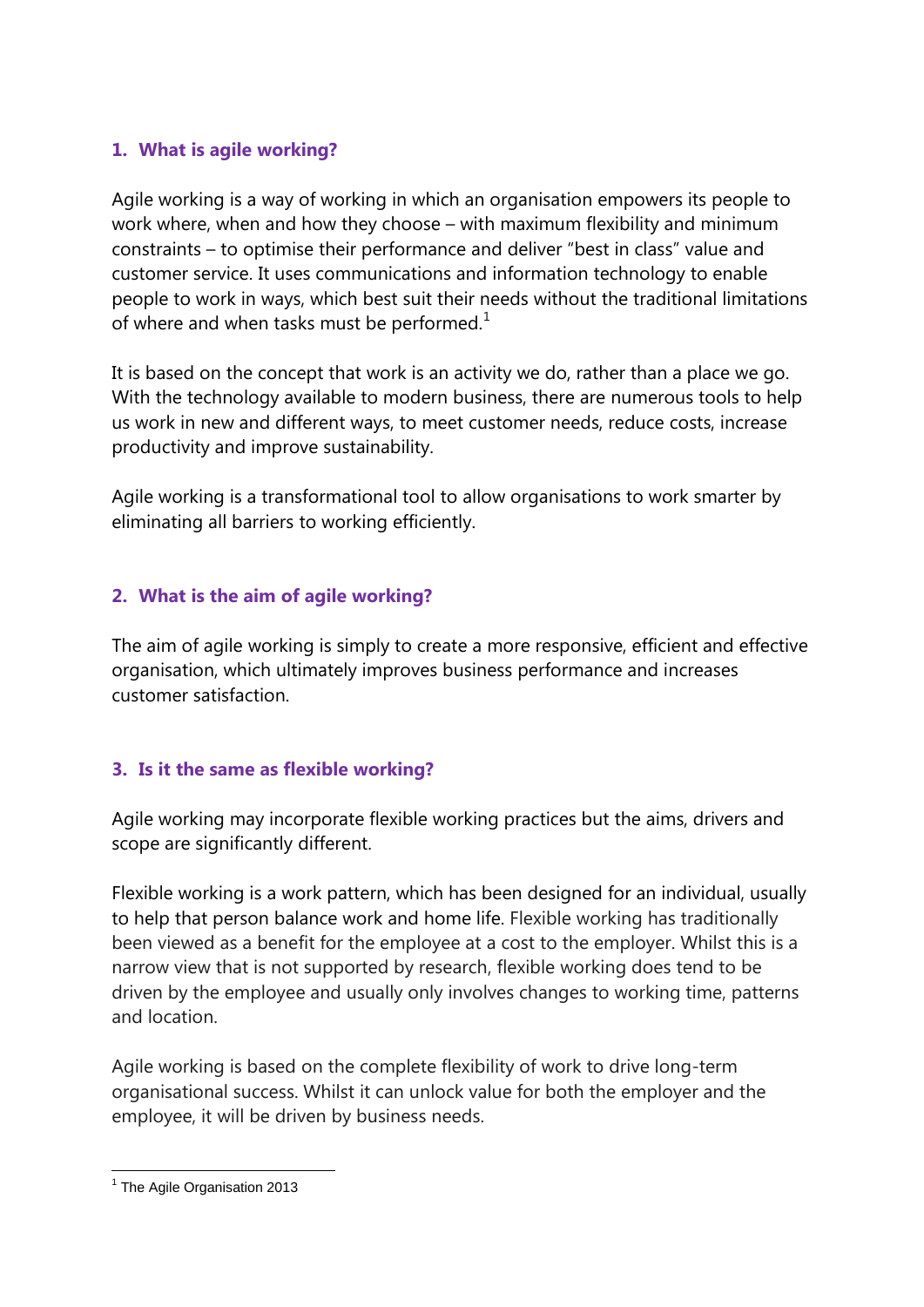# **4. Benefits of agile working**

Benefits are gained from changing work practices, utilising new technologies and creating new working environments.

Benefits for the business include:

- Increased productivity and efficiency
- Space savings
- Reduced property costs
- Reduced cost of fuel and parking
- Extended business hours
- Meeting customer's expectations
- Ability to match workforce to fluctuating demands
- Better utilisation of skills
- Increased innovation
- Reduction in organisational and personal carbon footprint
- Improved business continuity less disruption due to weather, office security issues, travel problems etc.
- Improved staff performance
- Ability to attract and retaining high quality talent
- Reduced absenteeism and related costs
- Reduced staff turnover with associated costs and reduction in lost knowledge, skills and experience
- Increased motivation and engagement of staff

Benefits for employees include:

- Reduced travel time and related cost
- Personal productivity fewer distractions, improved focus, concentration, creativity, better use of skills and less frustration linked to fewer barriers
- Improved work life balance
- Increase in wellbeing, health and happiness reduced stress, better sense of control, ability to integrate healthy eating and exercise into the day
- Increased engagement as a result of the autonomy and trust at work

#### **5. Value in agile working**

There is no one size fits all approach to agile working so the benefits will be different for every organisation. However, there are reports indicating the level of value that could be gained by adopting agility.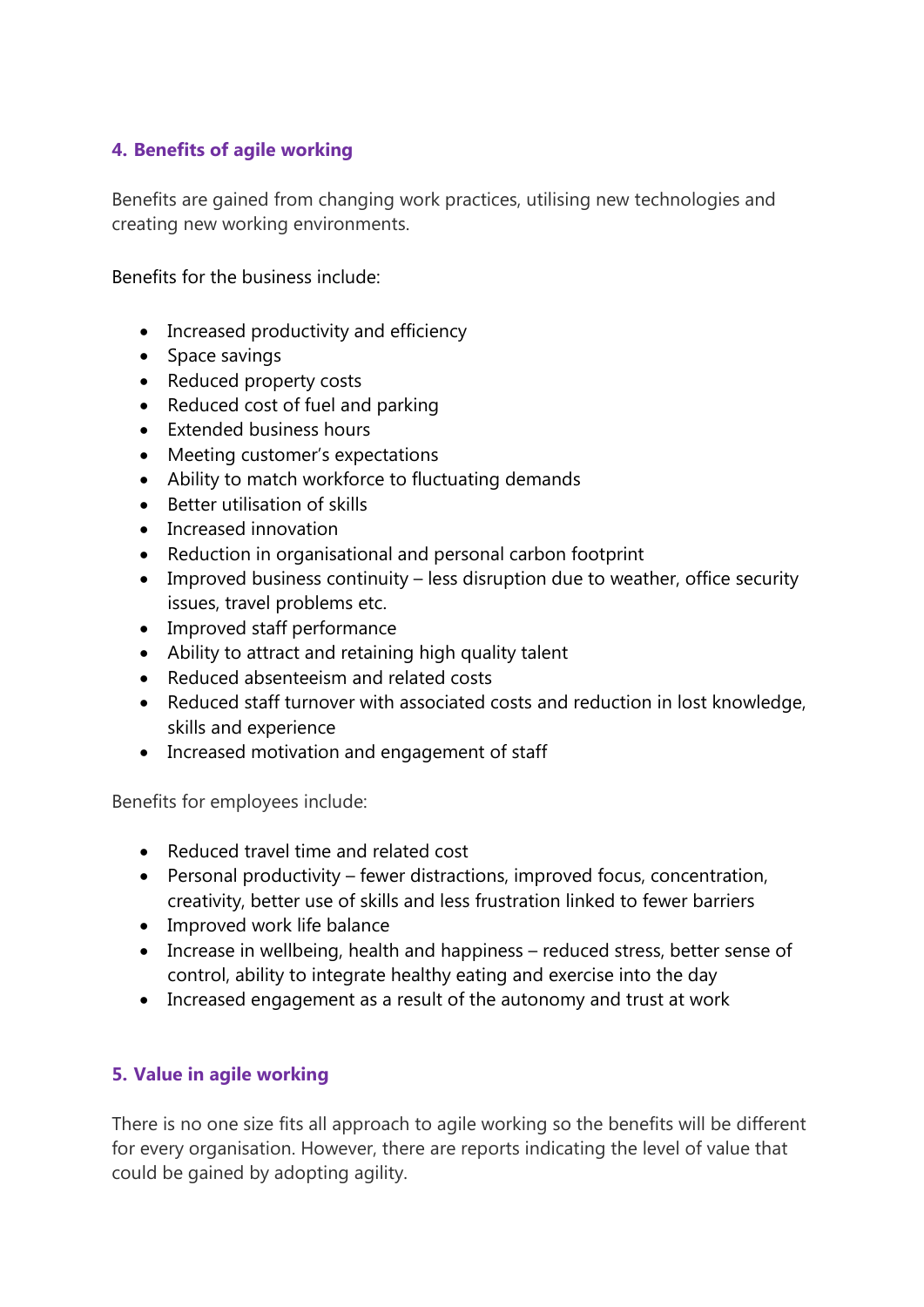The Flex Factor report<sup>[2](#page-4-0)</sup> is based on a national survey of 2,828 employees and employers and their attitudes to flexible working. Whilst it only covers the value that could be achieved by adopting better flexible working, many of the themes apply to agile working.

The report finds that employees estimate they could gain on average five productive hours per week (e.g. from commuting) through better ways of working, which equates to around £4,200 per employee per year.

The report also found a direct and statistically significant relationship between flexible working adoption and overall organisational performance. Flexible working was found to account for 5 percent of the variance in overall organisational performance. This is a small but not insignificant contributor to organisational success, which would be greater if the full scope of agile working is adopted.

The Agile Organisation also report on significant efficiency and cost benefits of agile working in the following three **Case Studies**[3](#page-4-1) :

# **BT**

In their rollout of flexible working practices, under the Workstyle 2000 programme, BT found that absenteeism reduced by 63% when employees worked flexibly. They also found that *flexible employees were on average 20% more productive* than their office-based counterparts, where productivity was measured using internal business metrics such as absenteeism, sick leave and maternity return rates. BT found that CO2 emissions reduced significantly providing a lower carbon footprint. BT reported that staff travelled 178 miles per week less, totaling 150,000,000 miles per annum. Thus they avoided the purchase of approximately 12 million litres of fuel per year, resulting in 54,000 tonnes less CO2 being generated in the UK. Teleconferencing has eliminated the annual need for over 300,000 face-to-face meetings, leading to savings of over £38.6 million a year. This has also removed the need for over 1.5 million return journeys saving BT staff the equivalent of 1,800 years commuting – with further environmental benefits. Property costs also reduced by 30% (£104m per annum.) through the programme, which was designed to reduce the legacy estate through provision of new, modern networked buildings, aligned to the required employee empowered "culture" of the future organisation.

#### **PriceWaterhouseCoopers (PwC)**

PwC implemented flexible working in their Birmingham office. Desk sharing was

<span id="page-4-1"></span><span id="page-4-0"></span><sup>&</sup>lt;sup>2</sup> Flex Factor Report, RSA and Vodafone July 2013<br> $3$  The Agile Organisation Flexible Working Benefits: Collated Evidence and Case Studies 12/09/12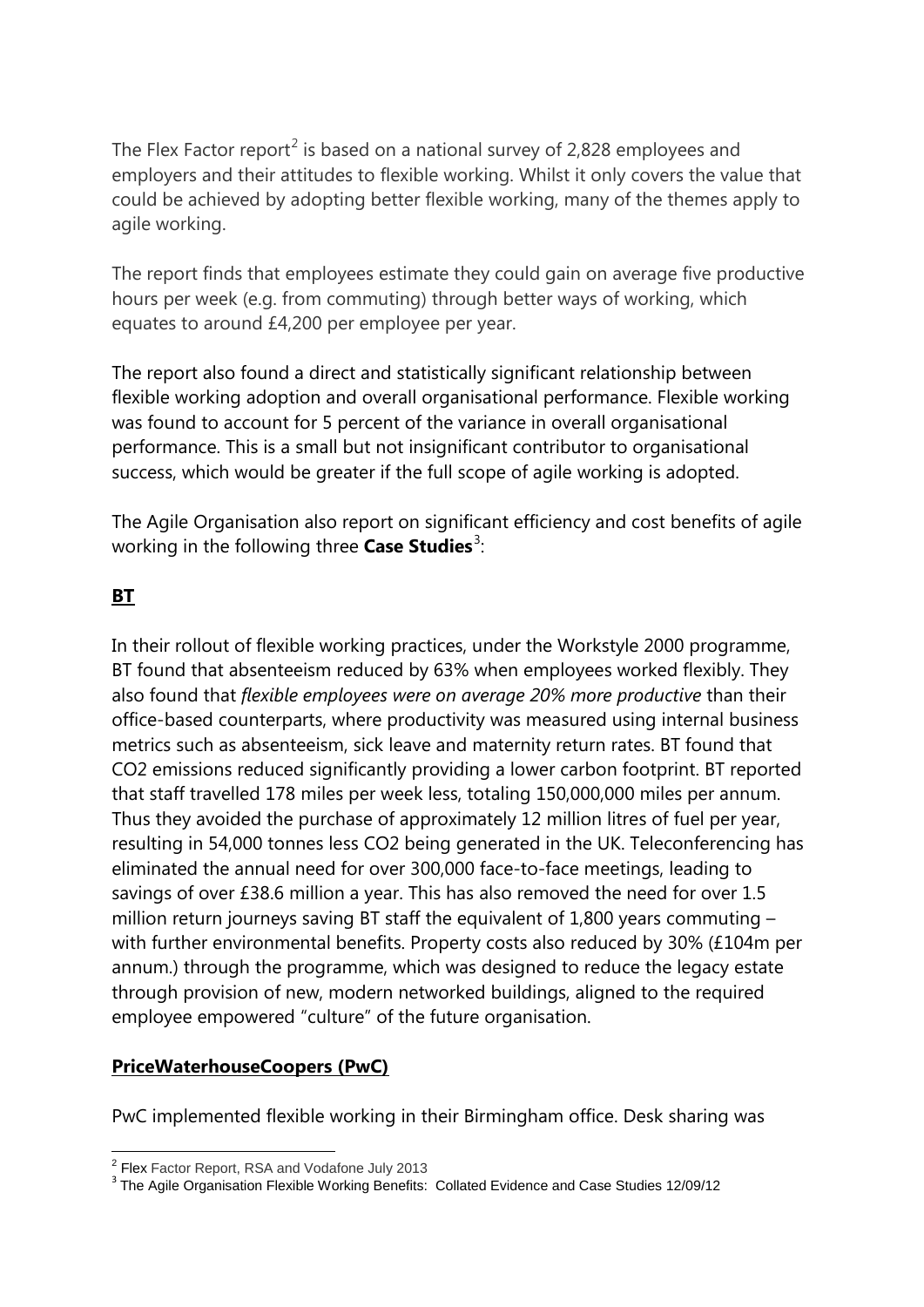introduced at 1.8:1 staff to desks overall (with highly mobile workers sharing at 5:1). This enabled 1,900 staff in four offices to be consolidated into one regional office resulting in a property saving of approx £30m over the next 10 years. Costs per person have fallen by 41% from £5,780 to £3,400. The capital investment costs of £7.5m were paid back within three years PwC believe their flexible working strategy and the co- location of different teams has *resulted in an increase in profit of 15% due to cross-selling of services between teams*. This has aided recruitment and retention such that only 12% of staff asked to leave in one year, the lowest figure on record, and PwC was voted "UK No 1 graduate employer of choice". Also 95% of staff say they are happy with the new building and services – with 87% agreeing that it is a great place to work. The strategy has been rolled- out on a larger scale at their new London offices.

# **EC Harris**

When moving to their new Headquarters office (ECHQ) and implementing flexible working, the building was demonstrated to have had a *positive impact on how staff and clients view EC Harris*, and they believe that the building helps the business to win work. The *new working practices also increased integration, flexibility and transfer of knowledge between teams*. EC Harris report that their *net profit margin increased by 13%* from pre-move levels and the fee turnover per head increased by 7.5%. They also found that overhead costs as percentage of staff costs reduced by 14%. The success at ECHQ had a business-wide impact on transforming EC Harris. After moving to their new Headquarters, they found that *staff attrition dropped by 10%, whereas staff attraction improved from 1:1 before the move to 2.5:1 after*. They also found the space utilisation increased from 62% to 85% and the total occupancy cost per employee went decreased by 36%.

# **6. Drivers for agile working**

There are several key drivers:

Customer need $\frac{4}{3}$  $\frac{4}{3}$  $\frac{4}{3}$ 

- Globalisation, greater competition and demand for customised, individualised products;
- More emphasis on services, knowledge and relationships

Changing demographics and workforce

• Women in the workforce has risen from 59 per cent in 1980 to 70 per cent today – and ageing workforce, coupled with changing career patterns<sup>[5](#page-5-1)</sup>

<sup>4</sup> From Transforming Work, EOC working paper 60, Autumn 2007

<span id="page-5-1"></span><span id="page-5-0"></span><sup>5</sup> From Transforming Work, EOC working paper 60, Autumn 2007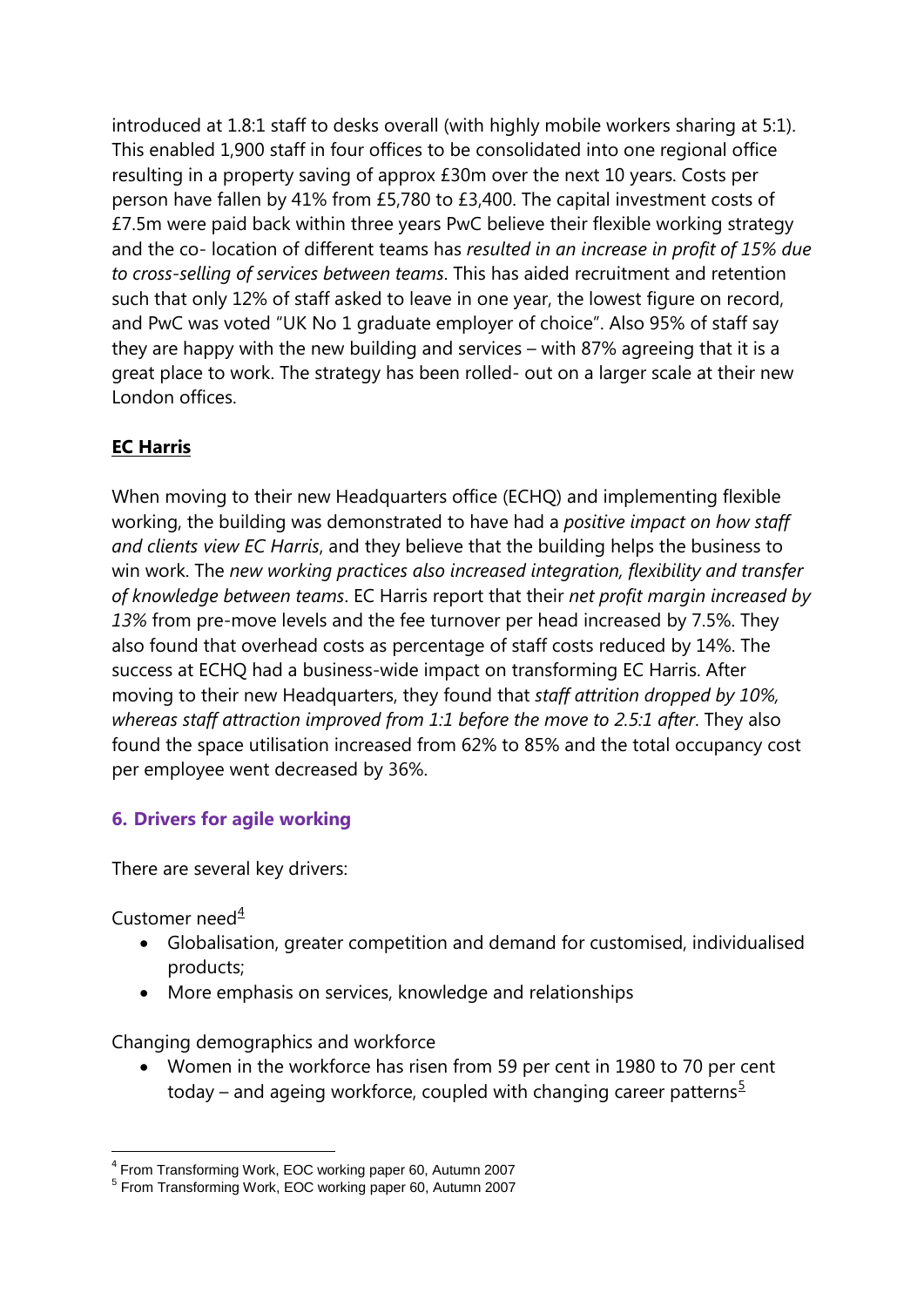The shape of the UK workforce continues to change. The share of total employment taken by white-collar occupations is projected to rise from 42% to 46% between 2010 and 2020. A rather faster pace of change, with accelerated growth in professional roles and bigger declines in trade and blue-collar occupations, is now expected than was the case over the previous decade. The professions will account for approximately 83% of all new jobs in Britain in the next decade.

Increasing demand for work life balance

- The Academic and Business Research Institute's 2008 study of Generation X's materialistic attributes, Factoring for X, found that "Gen X is concerned about a balance between work and personal time. They want challenging work but also want the flexibility to perform it on their own terms.
- The London Business School's 2009 research on young professionals' perspectives on work, career and gender, The Reflexive Generation, found that " in respect to work-life balance one thing was clear: the single most important element in relation to work-life balance is that they want autonomy over when and how to work".

Cost and efficiency

- The traditional office environment is expensive and often results in under occupancy
- Wasted time in commuting UK workers spend seven hours a week commuting, which is longer than anywhere else in Europe and is equivalent to working 47 extra days a year<sup>[6](#page-6-0)</sup>.
- Cost of business travel

# Technology<sup>'</sup>

- New ways to connect with colleagues/customers and share knowledge and ideas quickly and effectively wherever they are, and whatever time of the day.
- Around half of employees (51 percent) currently rely on an employer-provided desktop PC. However, a similar proportion (46 percent) now has access to a laptop through work. One in four employers provide a smartphone and one in ten are now providing tablet computers, reflecting the diversification of devices that employees can use to work when and how they want.
- N.B. Employees are clearly taking up what slack remains with their own devices, as over a quarter use either their own laptop or PC to enable them to work flexibly.

Sustainability<sup>[8](#page-6-2)</sup>

<span id="page-6-1"></span><span id="page-6-0"></span><sup>&</sup>lt;sup>6</sup> Labour Force Survey Autumn 2005<br>
<sup>7</sup> Flex Factor Report, RSA and Vodafone July 2013<br>
<sup>8</sup> The Agile Organisation 2012

<span id="page-6-2"></span>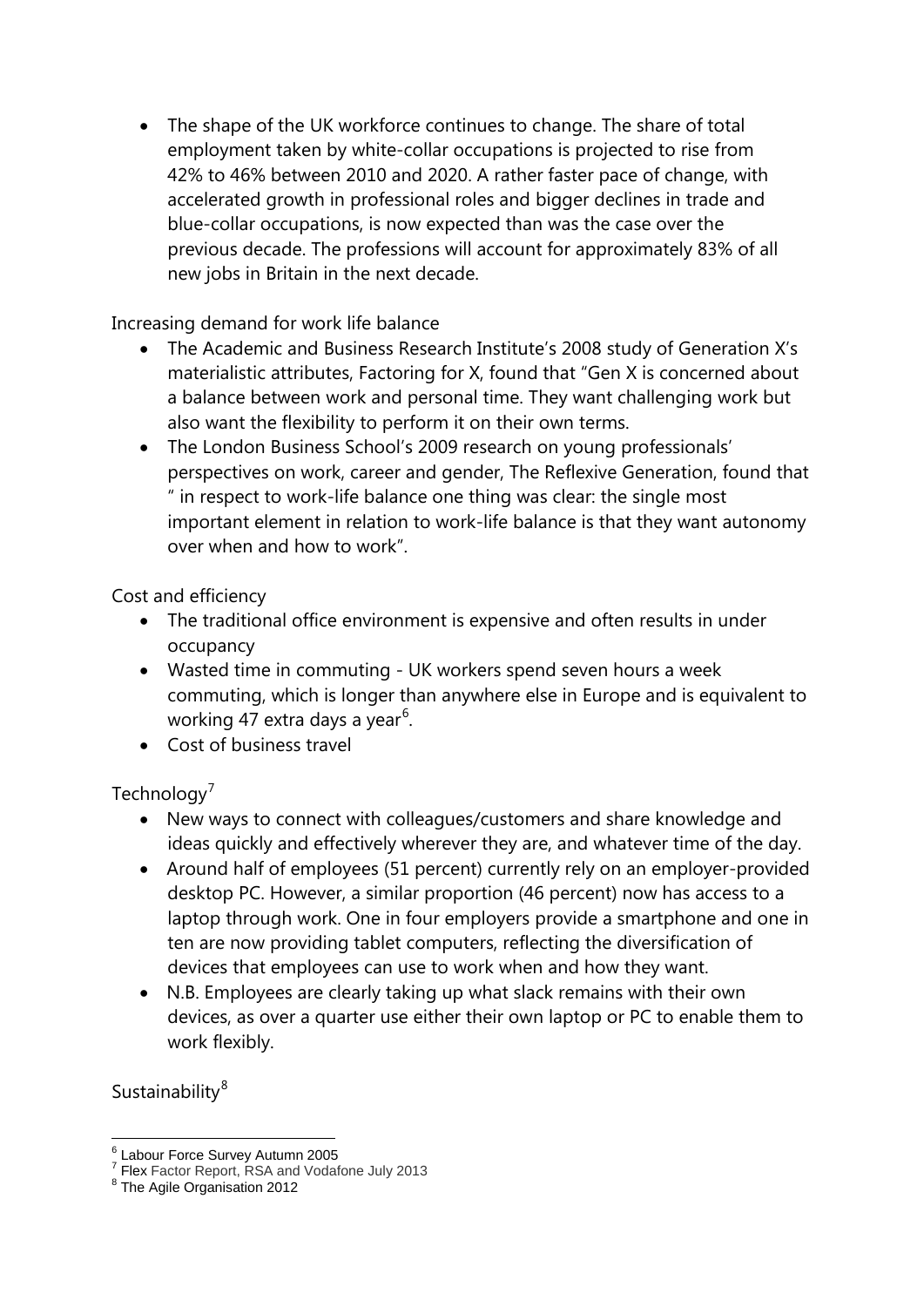- Some 25 million commuters go to a fixed place of work every day and of these 18 million go by car, compressed into a few hours in the morning and evening rush hours.
- Annual UK Office commuting alone produces 19.7 million tonnes of CO2 emission, while in the US a study showed 20,000 federal workers telecommuting just one day a week would save 2 million commuting miles and 81,600 lbs of CO2 emissions every week.
- While car travel is one of the big carbon emitters, buildings (and particularly offices) are by far the biggest source accounting for over 40% of the total UK emission of 153 million tonnes of CO2.

# **7. Where can agility be achieved?**

The Agile Future Forum recommends that agile working practices should be considered along four dimensions:

- **Time:** when do people work?
- **Location:** where do people work?
- **Role:** what do people do?
- **Source:** who is employed?

Each of these dimensions contains a number of resourcing options for the employer to consider:

# **7.1 Time**

- Regular part time working (i.e. fixed, part time contracts with prorated benefits to full time, not job sharing)
- Job share (i.e. where two or multiple employees cover one role)
- Flexitime (i.e. where the weekly number of hours are fixed but there is choice over when they are worked)
- Self-rostering (i.e. employees select their own hours, possibly within a fixed shift pattern)
- Varied working hours (i.e. where there can be irregular start and finish time)
- Working time accounts (i.e. the total number of hours are contracted over a long period and the actual working pattern varies over the period)
- Annualised hours (i.e. hours are agreed over the year but the working pattern varies)
- Staged retirement (i.e. where there is a gradual reduction in working time prior to complete retirement)
- Shift swapping (i.e. allowing staff to rearrange hours with colleagues)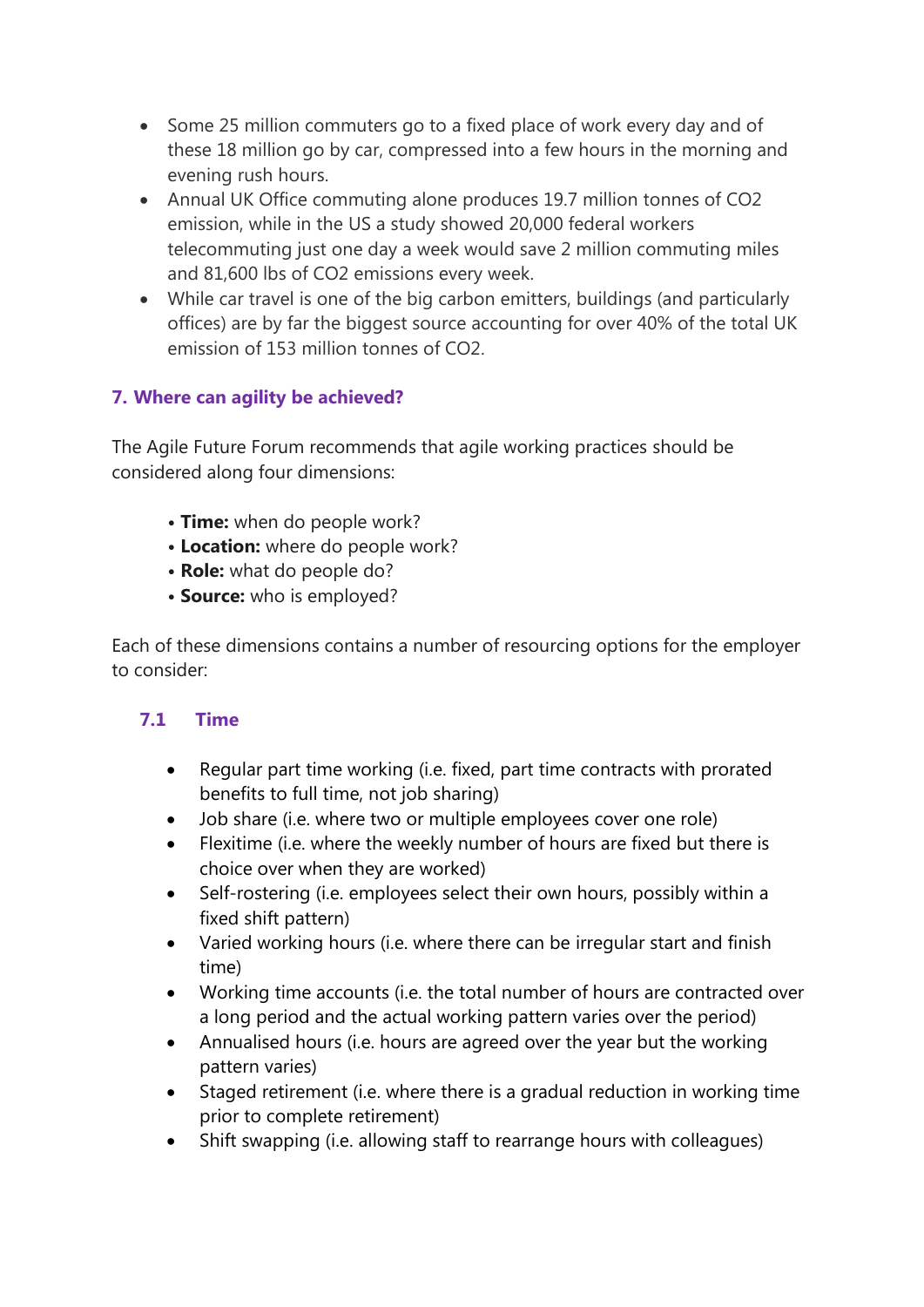- Compressed hours (i.e. where contracted hours are worked in fewer than the normal number of working days)
- Paid overtime (i.e. ad hoc increase in hours for overtime pay)
- Voluntary reduced time (i.e. offering extra unpaid leave to reduce staffing costs)
- Commission outcomes (i.e. contract no based on number of fixed hours, reward based on output target only)
- Seasonal blocks (i.e. working hours follow seasonal changes in demand)
- Shift work (i.e. groups of employees do the same jobs in rotation)

N.B. Some of these options can be combined to provide even greater flexibility.

# **7.2 Location**

- Owned desk or office (i.e. a workspace with PC and fixed telephone for someone usually based in the same place)
- Hot desks (i.e. a shared desk, staff work from within a fixed office but with mobility throughout the space)
- Quiet area/zone (i.e. hot desks to support concentration, laptop connections but no telephones)
- Touchdown workbenches (i.e. drop in areas with PCs or connections for laptops for fast short stay access)
- Team table (i.e. adaptable table to support team working, shared hot seating for team members)
- Renting work-hub desks (i.e. renting office space from an external provider to provide working space for mobile staff)
- Mobile (i.e. staff have no base and work remotely)
- Home working (i.e. staff based at home for a proportion of their time, although travel may still be necessary)
- Multi-site (i.e., staff based at multiple locations fixed or flexible)
- Mixed seating (i.e. where different roles are located together to gain efficiencies)

# **7.3 Role**

- Secondments (i.e. temporary roles)
- Self-selection (i.e. employees select own tasks)
- Multi-skilling (i.e. where staff are trained to fulfil multiple roles depending on demand)
- Flexi-teams (i.e. where there are no fixed teams, instead teams are formed to meet specific needs)
- Job rotation (i.e. staff move through roles to gain wider experience to meet changing demands)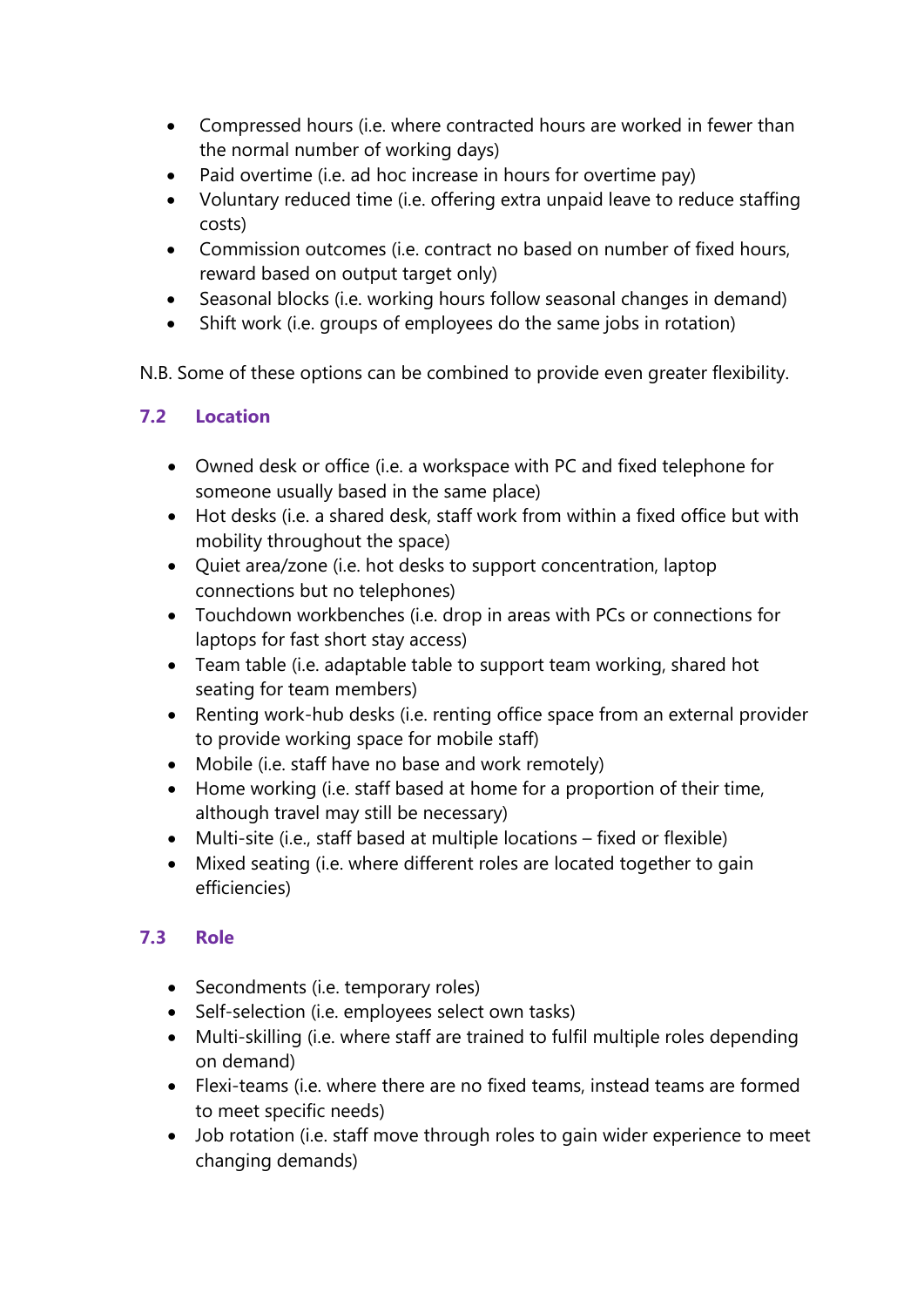• Skills based tasking (i.e. staff are assessed and assigned tasks and projects by competencies not role)

#### **7.4 Source**

- Outsourcing (i.e. contracting third-party companies)
- Sharing/partnering (i.e. having a joint labour pool with peers)
- Utilising former employees at periods of high demand
- Crowd-sourcing (i.e. using volunteers and other non–employees)
- Fixed–term contracts (i.e. where staff are employed to temporarily fill a role)
- Freelance (i.e. directly sourced individuals)
- Bidding on tasks (i.e. free market bidding on tasks by non-employees and organisations)

# **8. Who can be agile at work?**

Clearly, there is more scope for flexible working in some jobs than others, but most jobs will have some scope for agility. Staff in a care home or supermarket cannot be flexible in their location of work, but flexibility can be achieved in the other areas, such as time, roles and source.

The Equal Opportunities Commission completed an investigation into the transformation of work $9^9$  $9^9$ , where it suggested that an organisation should map jobs against opposing axes of time dependency and location dependency. The study mapped all 353 occupations in the standard classification of jobs (SOC 2000) on to a diagram, positioning them where most of the jobs within the occupation could be, given their nature. These occupations were allocated to each quadrant on the basis of how time and location dependent most of the jobs within the occupation could be, given their intrinsic nature. They found that:

• About 60% of workers are in the occupations in the bottom right of the map, where time and location flexibility are traditionally less available. This broad group of occupations contains slightly more women (around 55%) than men (around 45%). But despite the business realities of these occupations, models are possible that increase the degree of flexibility. It is particularly important to think creatively about what is in the interests of business and employees in these occupations given the high numbers of people involved and the fact that about 45% of these occupations are in the bottom quartile of jobs

<span id="page-9-0"></span> $9$  Enter the timelords (2007): Transforming work to meet the future. Final report of the EOC's investigation into the Transformation of Work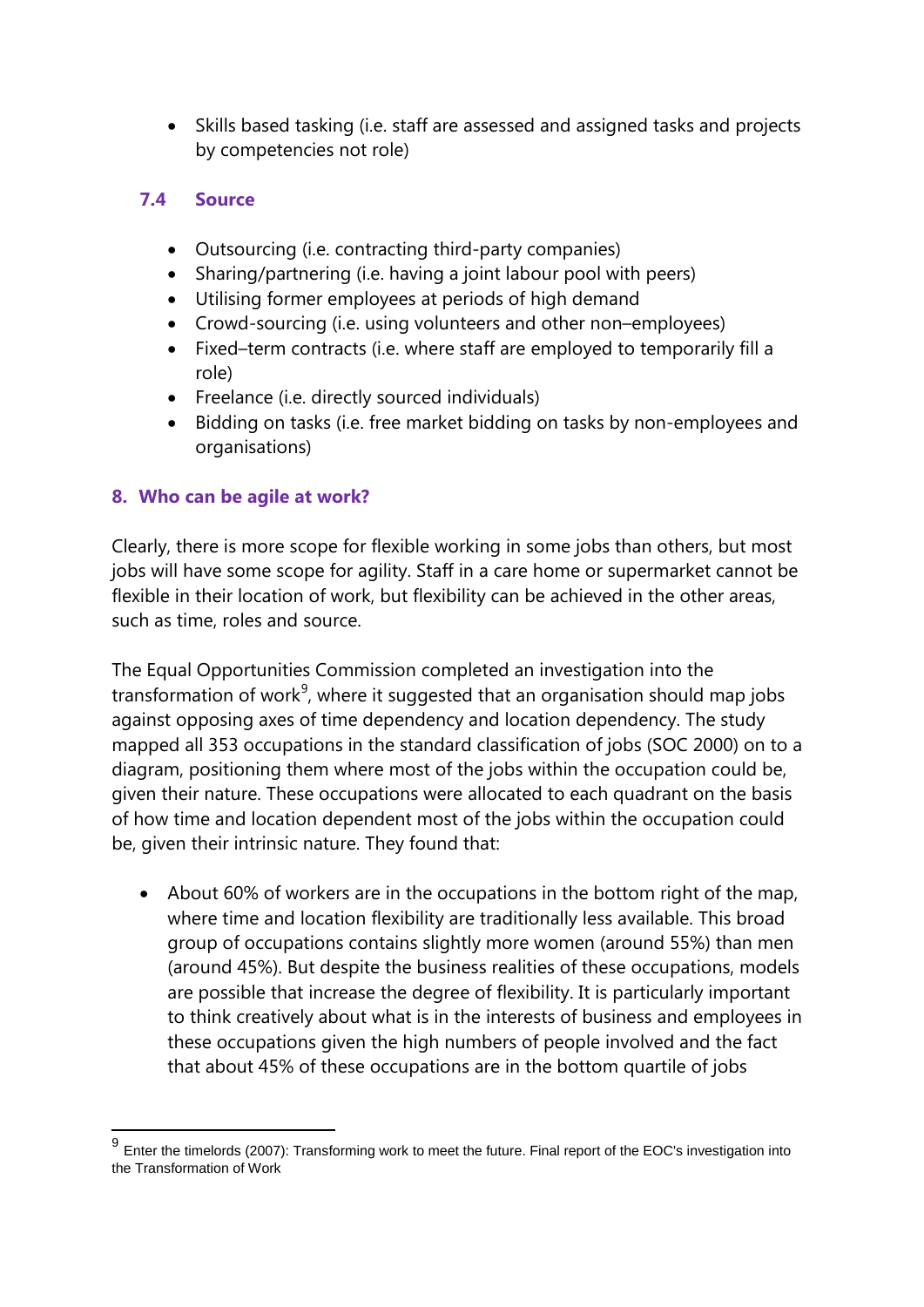(typically the lowest paid) and those working here often have the least control over their working lives.

• At the other extreme, in the top left of the map are occupations that account for about 1 in 7 employees. Here, where there is potentially the least constraint on time and location flexibility given the nature of the jobs, men currently account for 6 out of 10 employees in these occupations. Women are less represented. People tend to have more control over when and where they work and around three-fifths of the occupations in this quadrant are in the top quartile of jobs (typically the highest paid).



An improvement in agile working will be possible in most areas of most businesses, but the ideal model will be different in each area as it depends on the individual business requirements and people involved. Therefore when considering an agile business model, it should be considered at the right level; usually a single department or operation at a time.

#### **9. Agile working enablers and possible inhibitors**

#### **9.1 Technology**

Technology enables us to easily and inexpensively connect with locations all over the world. New technology is launched on a daily basis and connection speeds have increased so that there is no visible delay in collecting data. This allows us to build an infrastructure where information can be shared easily and savings can be made, by adopting a smarter way of working.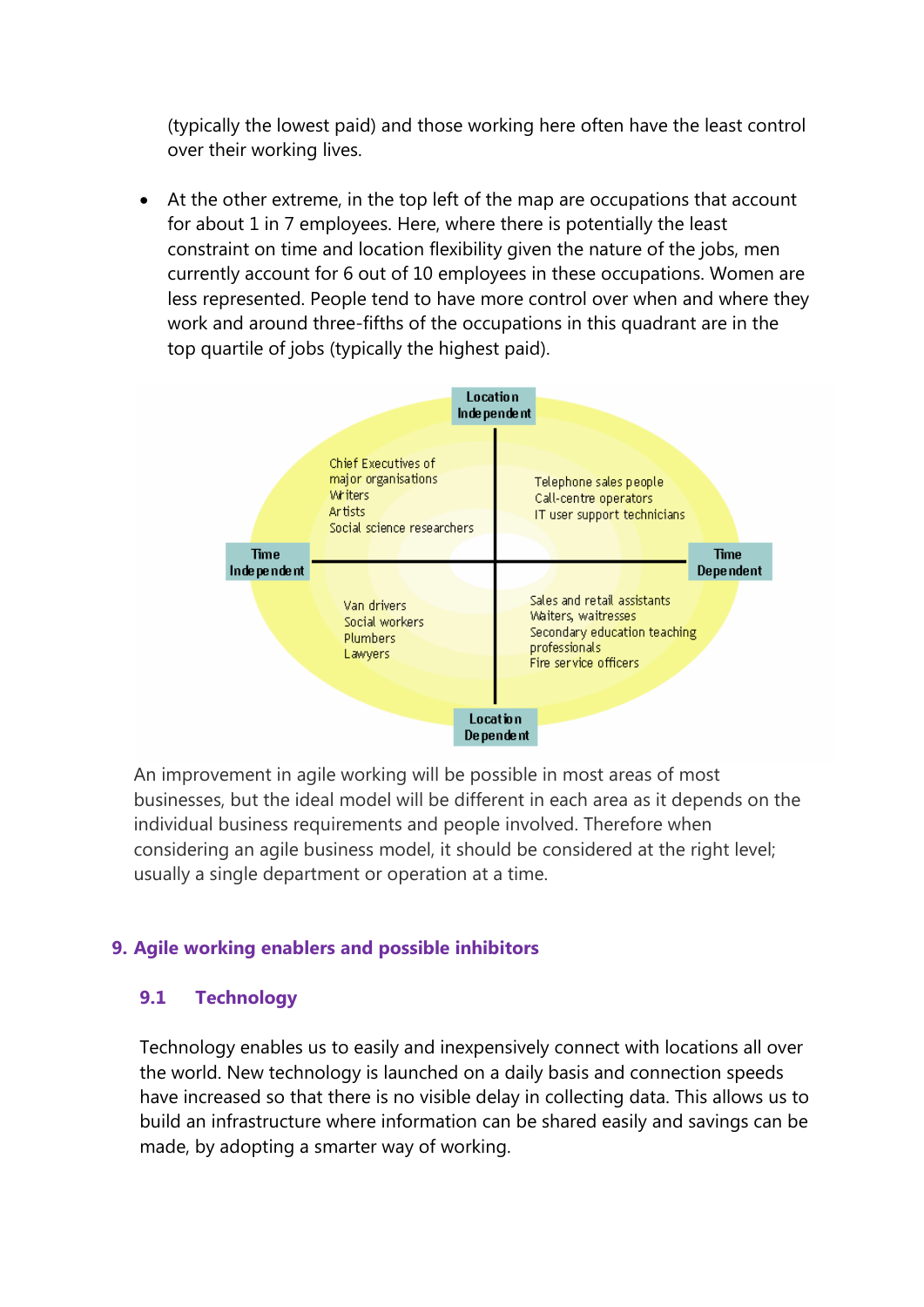The current technological solutions to work dilemmas include:

- Mobile phones
- Smart phones (i.e. mobiles with the capability to access internet based information)
- Laptops, tablets and portable computers
- Mobile access to the internet (i.e. using mobile devices to access information accessed through the internet using a wireless network or a mobile data card)
- Virtual Private Networks VPN (i.e. where an employees uses a secure connection to the company information system so that employee does not have to back up data or carry confidential information around with them)
- Telephone-conferencing (i.e. people in different locations participating in a joint telephone conversation, which can include internet based calls which are often free to use)
- Video-conferencing (i.e. people in different locations participating in a joint conversation with a live video feed.)
- Instant-messaging (i.e. chat sessions using internet-based chat rooms, such as Yahoo and MSN to avoid unnecessary telephone calls)
- Synthetic environments (i.e. computer generated virtual worlds to help people communicate)
- Apps for specific business applications (i.e. mobile applications for management information and systems, designed for use with a smart phone or tablet)
- Social networks (i.e. blogging and using other social networks for business use.)
- Cloud based data storage

Whilst this technology can provide useful solutions for employers, it is important to make sure that you are using the correct technology for you, at the right price.

# **9.2 Culture**

Agile working can only be achieved with high levels of trust and a performance driven culture.

To achieve the benefits presented by this new way of working employers need high levels of trust in workplace relationships and to develop new management skills, so that teams can work effectively, communicate well and maintain high levels of engagement and performance $10$ .

<span id="page-11-0"></span> $10$  Opportunity Now Out of Office Phase One Agile Flexible Teams The Survey  $10^{th}$  February 2011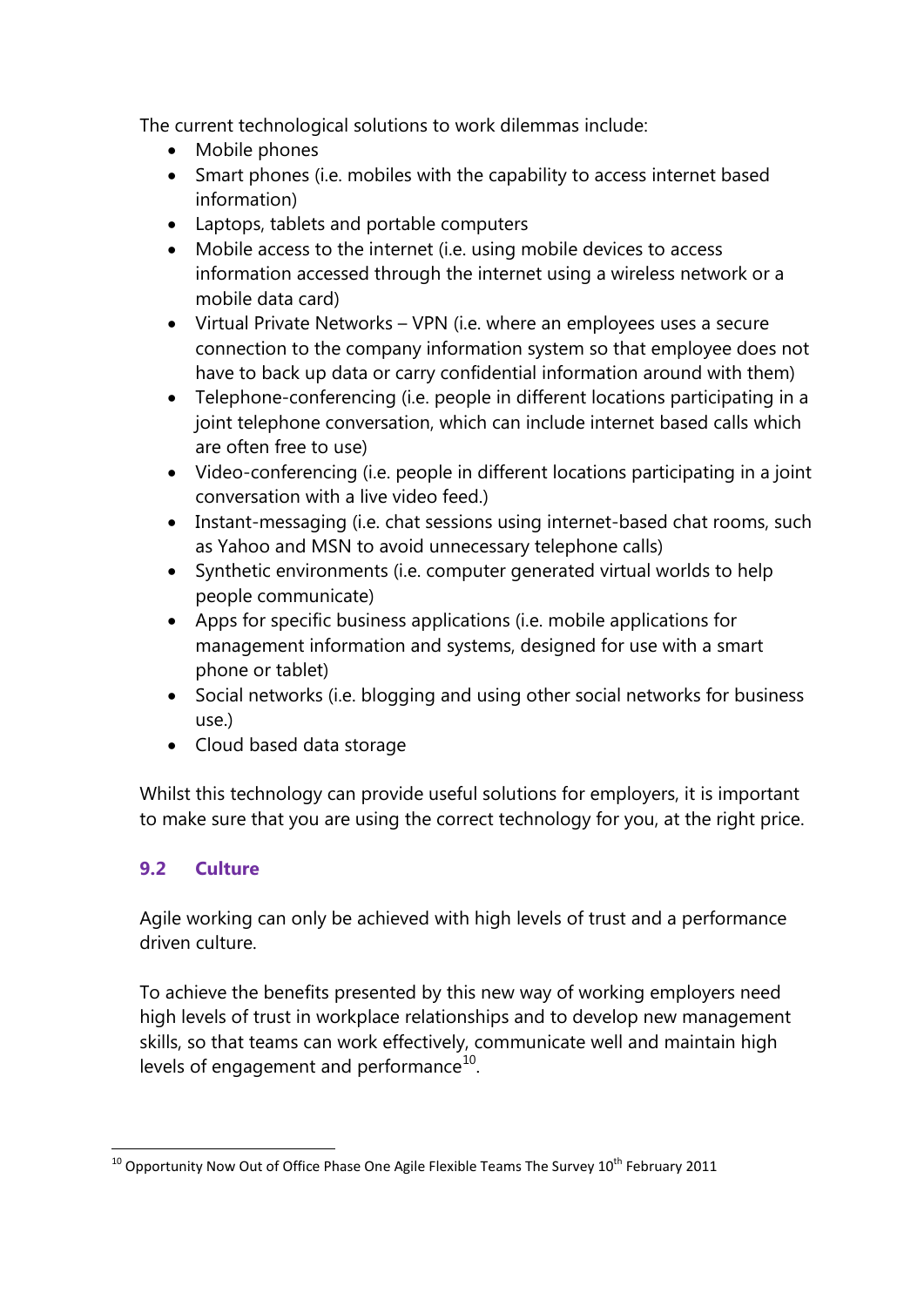Where employees are given the autonomy and empowerment to choose where and when they work, as long as their job can be done, a culture is created that removes the artificial measures of success, such as time and attendance, and focuses on results and performance.

For many organisations agile working requires a complete change in corporate culture, from one where staff are expected to work with frameworks and guidelines designed to control the workforce and minimise risk, to one where people are seen as genuinely valuable assets, for the individuals that they are and the difference they can bring.

When an agile working programme is considered, it is important to think about what needs to be done to change the culture to support business needs. Where trust is not achieved agile working could have a negative effect on staff and their working relationships, leading to poor motivation and decreased performance.

# **9.3 Line Management**

Line managers should be role models for agile working and team members should be treated with respect and trusted to make responsible decisions. Encouraging team involvement and participation in decision making can minimise potential conflict and ensure the best possible solution for everyone.

Managing employees in a flexible environment can be a challenge, as their contribution may be less obvious to a line manager who is not present to witness the impact. However, employees should be valued for their performance rather than the number of hours they work. Managers should focus on what the employee achieves and how they achieve it.

Employees need to understand:

- What they are expected to do
- The method of agreeing/monitoring workload
- How success will be measured
- How this feeds into the performance management process/system
- What communication is required from them; and
- How the line manager will communicate with them

It can be a challenge to keep employees informed and updated on work developments if they are not in the office very often. Managers and employees should work together to agree a plan to ensure that communications take place at appropriate times. Employees may also find that networking opportunities can be limited, which may place them at a disadvantage when applying for promotion. Opportunities should be sought when the employee is in the office to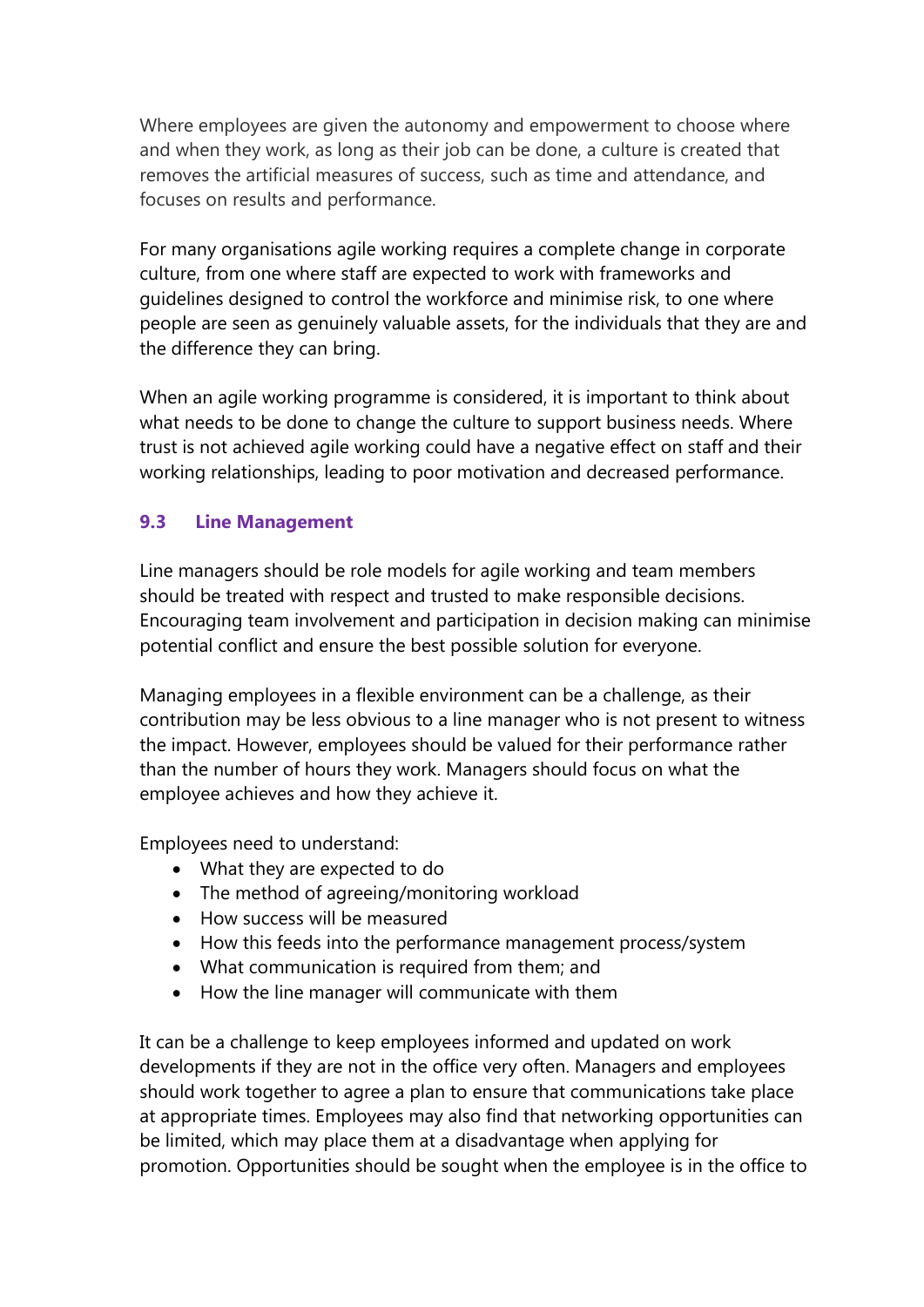maximise networking opportunities, for example, arranging a team meeting on the same day that an employee network is holding an event.

In Future Work<sup>[11](#page-13-0)</sup>, Maitland and Thomson set out five principles that will assist organisations to successfully transition to agile working. These principles, captured by the mnemonic "TRUST", will imply a new approach to management for many organisations, and the development of new skills, as described below:

|   | Principles                      | Skills required                                                                                                                                   |
|---|---------------------------------|---------------------------------------------------------------------------------------------------------------------------------------------------|
| т | Trust your people               | Openness to change<br>Delegation<br>Relationship-building<br>Prioritising                                                                         |
| R | Reward output, not input        | Challenging the status quo<br>Planning ahead<br>$\bullet$<br>Clear objective setting<br>Inspiring and motivating<br>Sensitivity to changing needs |
| U | Understand the business<br>case | Decisiveness and consistency<br>Awareness of big trends<br>Stakeholder orientation<br>Technological competence<br>$\bullet$<br>Influencing        |
| S | Start at the top                | Resilience<br>Willingness to change<br>Ability to "let go"<br>Leadership by example                                                               |
| т | Treat people as individuals     | Time management<br>Tenacity<br>Appreciation of difference                                                                                         |

- Responsiveness
- Adaptability
- Reliability
- Team-building

<span id="page-13-0"></span><sup>11</sup> www.futureworkbook.com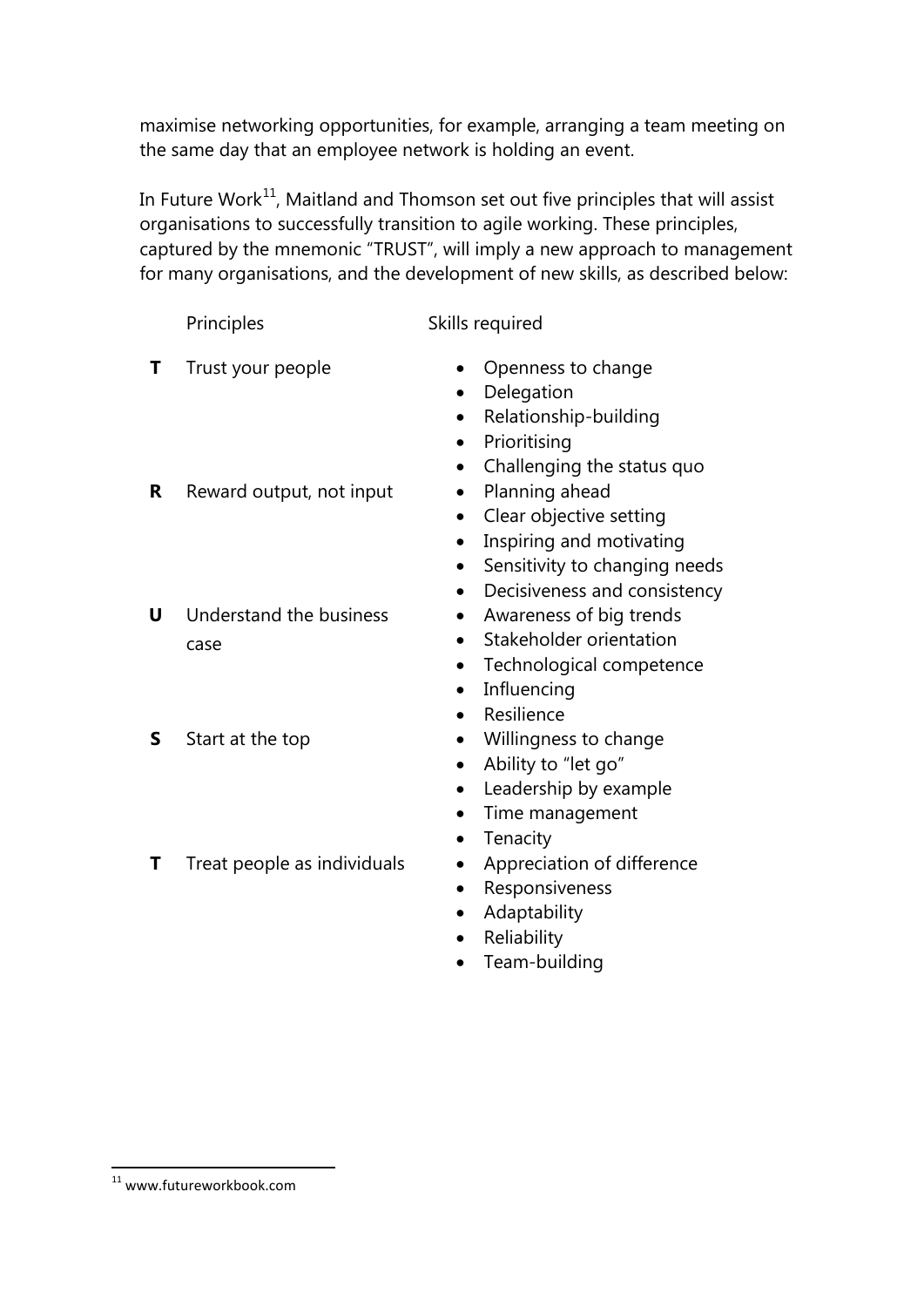#### **10. Other considerations**

#### **10.1 Reward**

Traditionally pay is given to employees based on the number of hours worked. However, agile working is likely to result in an increase in performance based reward systems. Where this is implemented, it is important to be clear and consistent about the targets and payments agreed. Employment law implications of changing contractual terms must also be considered for existing staff.

#### **10.2 Contracts**

Contracts should detail the employee's place of work and the basis for which they will be paid. Contracts should also reflect people's working practices and some agile practices will require a formal change to the contract of employment i.e. where pay is linked to targeted output rather than hours worked. However, there are many opportunities for informal agile working practices, which would not require a change in contract. Each case should be considered carefully to understand the full contractual implications.

#### **10.3 Expenses**

Most employers pay travel expenses to and from the employee's permanent workplace when, for example, they need the employee to travel to another place for a meeting. The approach to expenses must be considered when the employee is as home worker, remote worker or has multiple workplaces, to understand the tax implications- more detail is available at [www.hmrc.gov.uk.](http://www.hmrc.gov.uk/)

If an employee is privately renting an office, the organisation should check that it does not need to be registered as a location from which that business operates. This does not generally apply to a room used as an office in a domestic home.

#### **10.4 Health, safety and ergonomics**

Employees and organisations should check that any furniture and workstations used by their staff are designed with health and safety and ergonomics in mind. Electronic equipment should also be checked regularly. If necessary, fireproof cabinets or safes should be used. Where employees work from home employers may wish to carry out risk assessments at the home to check that employees are not putting themselves at risk of an injury or accident.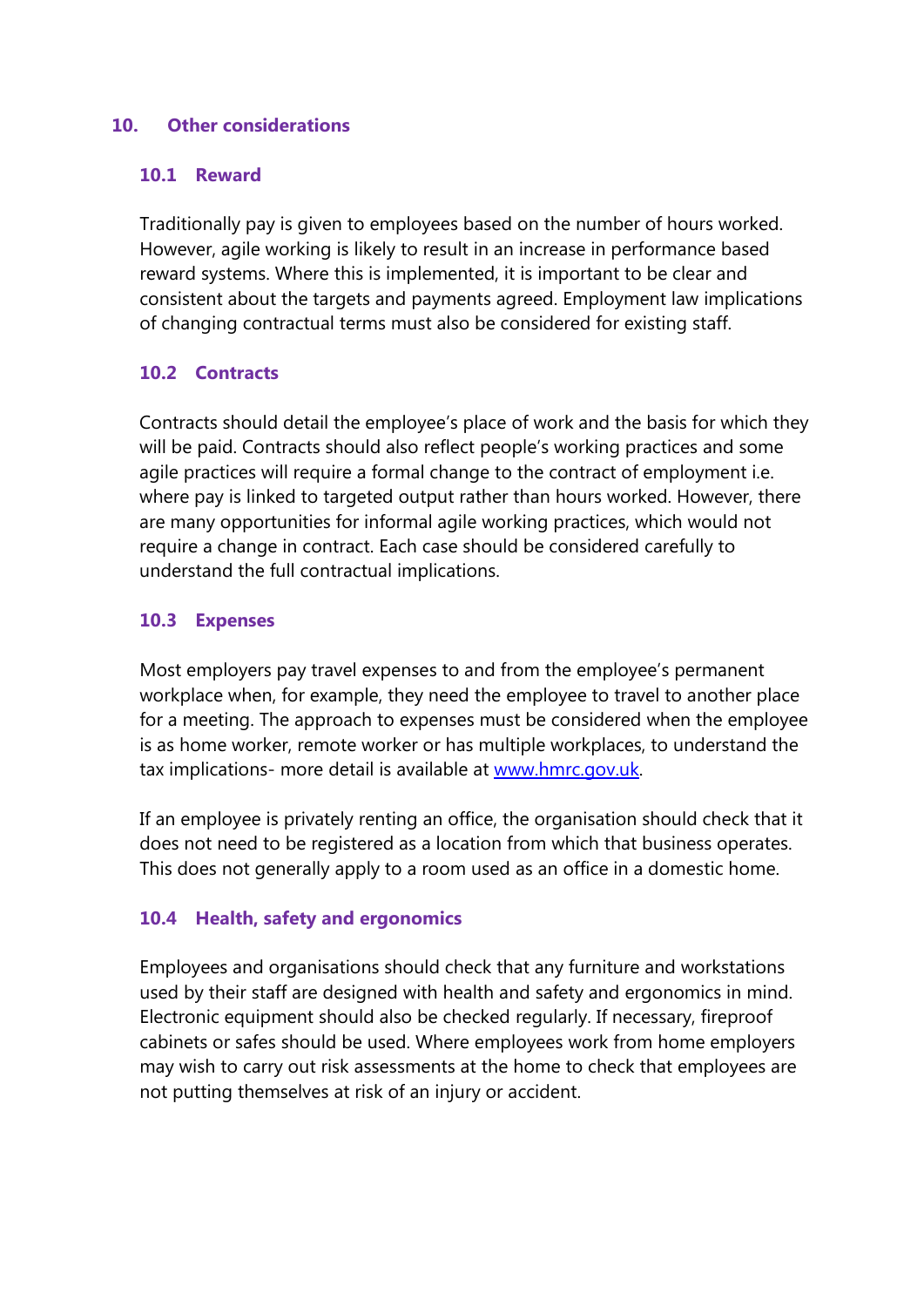#### **10.5 Insurance**

Where employees work from home, they should ensure that their premises are insured appropriately for this purpose.

# **10.6 Confidentiality and security**

Where employees work from home or other remote locations, it may be necessary to consider space and security of data. Some data may need to be locked away to ensure it remains confidential and the need for this facility in the home or even the car must be considered.

Extending access to the network requires careful consideration of a large number of physical and data security issues. Organisations will want to ensure that data privacy policies and guidelines are developed and adhered to where data is taken outside of the usual office environment, accessed on mobile devices and/or communicated using external systems (e.g. instant messaging.)

#### **11. How to achieve agile working?**

Starting an agile working programme requires planning and commitment and the following minimum steps are likely to be necessary.

# **11.1 Establish objectives**

Identify why you are considering starting an agile working programme. Use the benefits in the business case to identify exactly what you want to achieve, aligning agile working with your corporate priorities and strategy. There needs to be a clear understanding of how workforce agility contributes to business objectives, economic drivers and value, both now and in the future.

- Is agile working driven by the business?
- What efficiencies need to be made?
- Are savings or improvements (or both) driving the agenda?
- What needs to be done to make the organisation future-proof?
- What do your existing customers want from the organisation?
- What might new customers want?
- What are the common customer complaints?
- Is there a business unit within your company, which could serve customers better by having a more agile workforce? Or an asset that could be better utilised?
- How do your staff feel about working for the organisation?
- Are staff engaged in the organisation's strategy?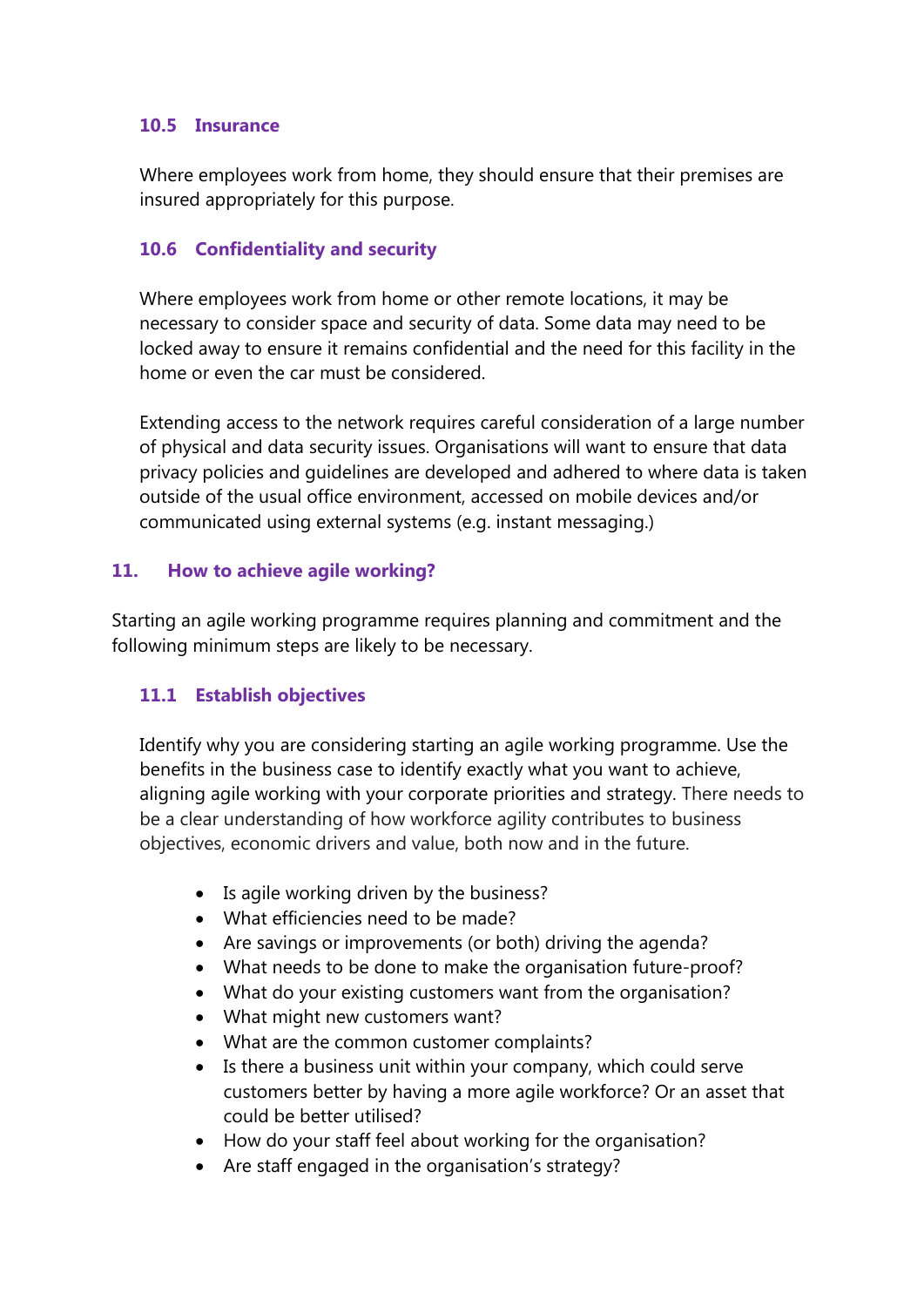- Are your staff motivated to do the best job they can?
- Can you recruit staff easily?
- What is your staff turnover? Can you retain key talent?
- Are there areas in your company where resource constraints are holding back performance?
- What does your ideal workforce look like?
- What can be improved for customers and staff?
- What are your accommodation costs? Can these be reduced?
- Do you know how your office space is used? Consider completing a space audit to find out exactly how well your space is utilised over a representative period of time.
- How good is your technology platform? Can this be improved to generate improvements across the business?
- What agile working practices are already taking place and how successful they are?
- What infrastructure is already available to support the programme? (It is likely that you already have some systems and policies in place to support agile working e.g. flexible working, hot desks, laptops, mobile phones, media conferencing facilities etc)

This is also the time to agree how success will be measured. This could be linked to profitability, customer feedback, staff feedback, costs, CSR or sustainability targets or many other KPIs.

# **11.2 Develop a business case**

The business case is likely to be clear and compelling as agile working is driven by the business benefits. However it is important to be clear about the gains from the beginning in order to be consistent with communication.

The business case will be based on the benefits and value described in sections 4 and 5.

# **11.3 Consider how much flexibility is available in each role and develop an agile working model**

- Map the jobs in the organisation looking at how much flexibility can realistically be achieved for each role.
- Use the options in section 6 to consider the flexibility in working hours, role, source and location.
- Develop a detailed model.

#### **11.4 Build an action plan to achieve the desired model**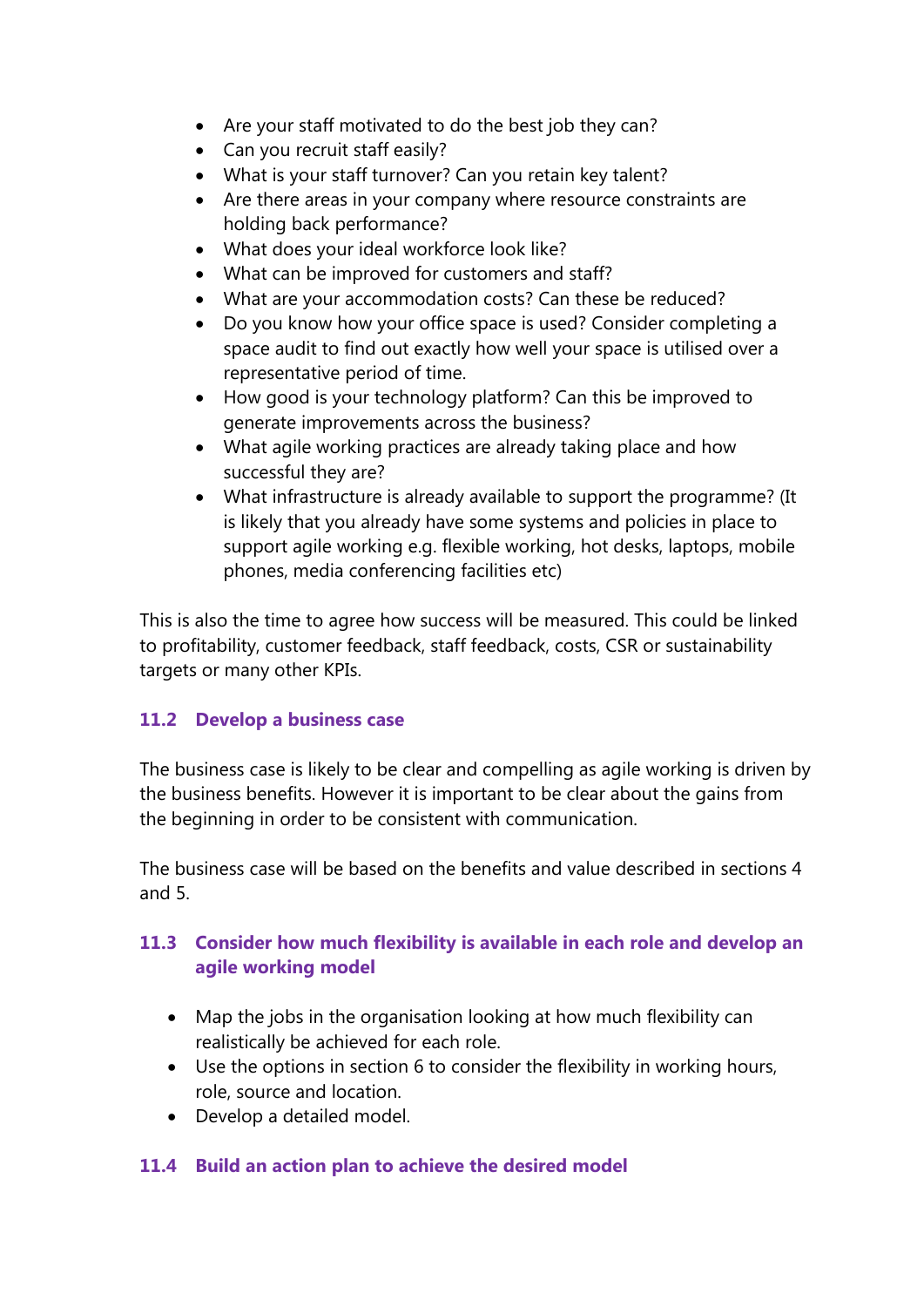Consider:

- Barriers for each role and the enablers that might allow these to be overcome e.g. changes to working practices and IT support.
- Culture, performance management and training requirements
- Policies required to support the new ways of working
- Costs, benefits and how long it might take to earn back any capital costs
- Communication plans
- Implementation timetable

# **11.5 Gain senior management commitment**

Success is unlikely unless clear commitment from senior management is obtained and made evident to all concerned. This commitment must be to the overall programme and the method in which it will be achieved.

Cultural changes are likely to be necessary to achieve agile working and some people will have concerns about the changes required. Managing an agile workforce can be more difficult and can take more time, particularly in the early stages. More agile workforces often require more management time to drive the benefit; planning for and resourcing this is critical to ensure the success of the programme.

Use the business case to prepare answers to frequently asked questions and ensure everyone is clear about what the benefits will be. Senior management support is needed to sign off on the programme but also to provide a leading example and role model the new ways of working.

# **11.6 Get employee support**

A successful agile working programme needs the support of the whole organisation. Communicating the work of the programme is key to encouraging staff to buy in to the benefits, both to themselves and the organisation. Where possible, include staff in the development of proposals to engage them in the final programme.

Opportunities include publicising projects and success stories in the staff newsletter and on the intranet, promoting the programme during the recruitment and induction processes and through learning and development courses.

#### **12. Measuring success and impact**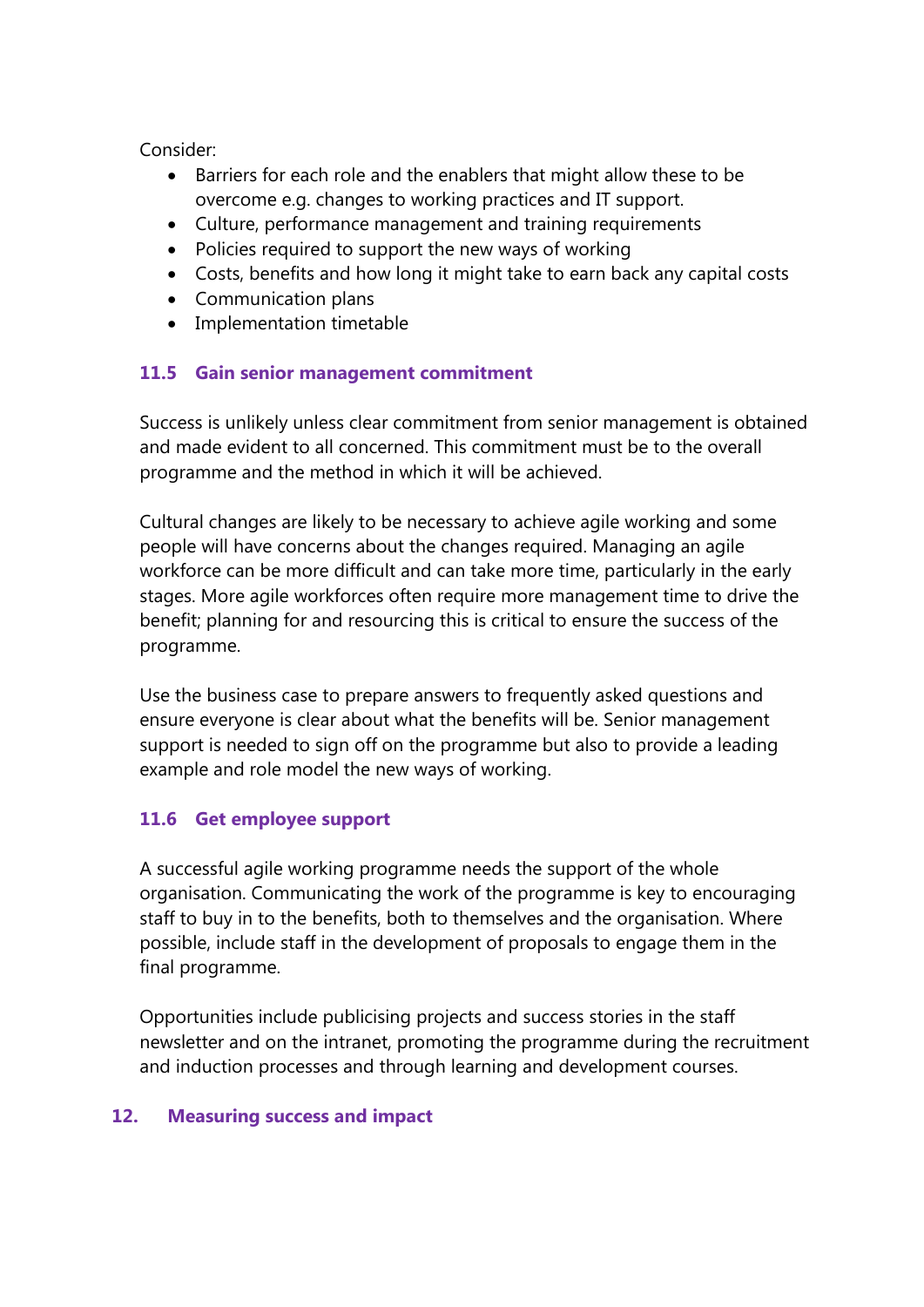In order to ensure the programme is a success it is important to consider how this will be measured and communicated.

When setting the objectives for the programme, you should have identified how success would be measured. This could be linked to profitability, expenditure, return on investment, customer feedback, staff feedback, CSR or sustainability targets or many other KPIs.

Ideally impact should be measured across all audiences: employees, line managers, the organisation and the wider community.

Measuring progress against defined annual goals linked to the business strategy could be published in an Annual Report or a similar document to celebrate and communicate success to the business. This would go towards ensuring ongoing engagement, future funding and resources.

# **13. Case study – Metropolitan Police**

# **Metropolitan Police Service – Flexible/Agile Working**

#### Introduction

The Metropolitan Police Service (MPS) employ c.52,000 officers and staff who provide a policing service in Greater London. It is the largest Police Service in the country and the largest employer in London.

MPS is changing to improve the delivery of high quality policing services in a more effective and cost efficient way. A central focus on data accuracy and quality and a local focus on victim care and the quality of crime investigation led to a the creation of a new operational unit - a central single site called Crime Recording and Investigation Bureau (CRIB) with an Operational Command Unit (OCU) within Territorial Policing (TP).

The creation of the new operational unit presented some challenges: Closing 31 Borough Operational Command Unit Telephone Investigation Bureaus, reducing the workforce in 32 Crime Management Units and creating a single site. This affected 751 staff. The centralisation process together with the change in working conditions left the staff disaffected and morale low.

The roles within the Bureaus were identified as posts most suitable to accommodate flexible working patterns, restricted or recuperative staff. Anecdotal evidence from CRIB staff indicated a perception they were not valued and their performance never recognised. This was coupled with a significant proportion of flexible working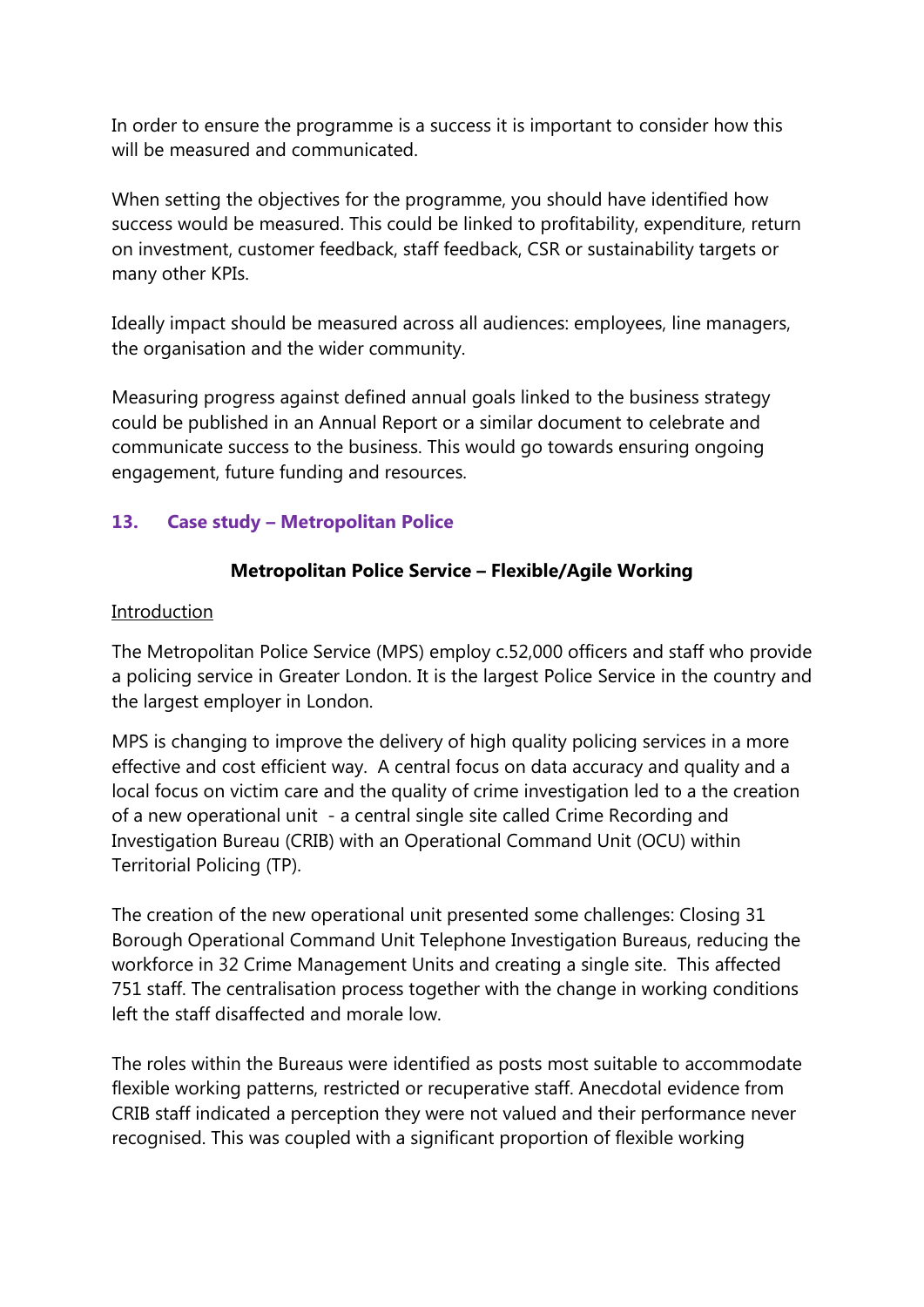patterns which were easily accommodated on small BOCU teams but now needed to be integrated into large teams covering the business core hours.

The equalities impact assessment indicated there would be a disproportionate impact on women working within the OCU.

# The Initiative

Consultation with the Staff Associations and Trade Unions ensured a fair and cohesive approach to the granting or refusal of flexible working applications.

An agreement with HR provided for all flexible-working applications to be viewed in totality to ensure the needs of the Service were met while still meeting an appropriate work life balance for staff. Occupational Health advisors ensured appropriate workplace adjustments were in place at the launch of the OCU. The process was overseen by a member of the Senior Management Team to ensure equality of approach.

# Outcomes and Benefits

- Unique approach agreed by CRIB and HR to deal with applications ensuring a rapid response and flexible approach to negotiation.
- 131 flexible working patterns were successfully placed with only 3 SMT decisions appealed.
- Applications were Female 89 and Male 42.
- SMT at CRIB recognised need to accept high levels of restricted staff and those on recuperative duties.
- Immediate assessment of work-based reasonable adjustments.
- Transparent negotiation to agree the above patterns within the necessary rotas to achieve MPS and Home Office targets of 95% timeliness for recording/investigation and decision-making.
- Staff in CRIB have adopted an inclusive approach to all their colleagues and the differing working practices.

#### Impact on the Organisation

- Staff now formed into an established team structure with full management and support.
- Despite relatively high proportion of flex working/ restricted staff, the OCU has ensured it contributes staff to organisational commitments such as Big Wing and ANPR operations.
- Truly representative workforce, accommodating 48.5% on flexible working patterns and 27% with restrictions on duty.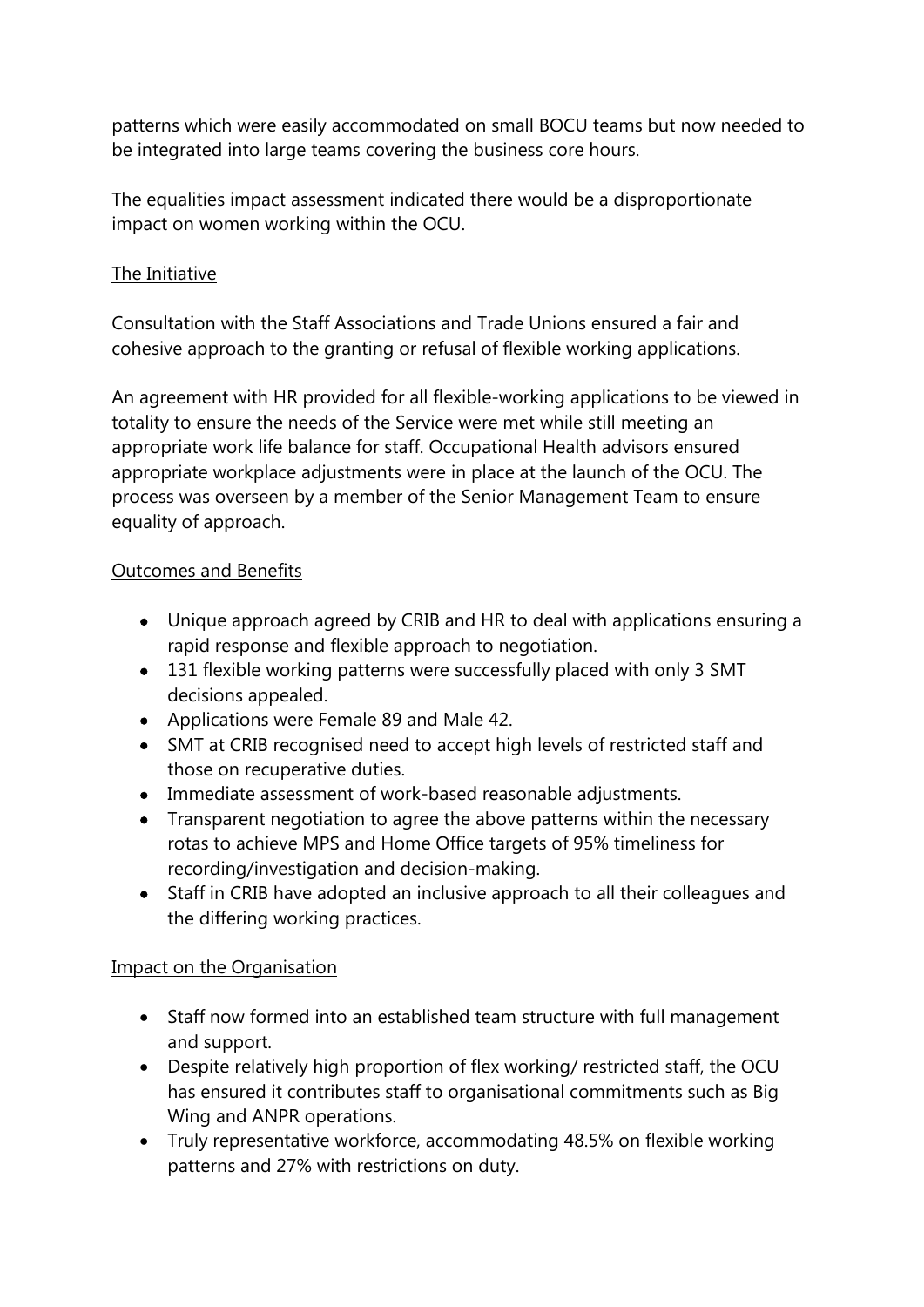- Service performance targets of 95% for investigation/assessment achieved and regularly surpassed.
- Significant improvement in standard of initial investigation and service to the victim.
- Build a Better Met Survey indicating one of the highest scores for the statement 'I am treated with fairness and respect within my (B)OCU' within the Territorial Policing business group.
- The User Satisfaction Survey, conducted on behalf of the MPS, for crime entirely reported by telephone showed an increase in satisfaction from 66% to 74%. This increase was solely due to CRIB and a good reflection on its performance under the new structure.

# **14. Recommended reading**

Working without walls (2004): an insight into the transforming government workplace

[http://www.civilservice.gov.uk/wp-content/uploads/2012/04/Working-without-](http://www.civilservice.gov.uk/wp-content/uploads/2012/04/Working-without-Walls.pdf)[Walls.pdf](http://www.civilservice.gov.uk/wp-content/uploads/2012/04/Working-without-Walls.pdf)

Working beyond walls (2008): the government workplace as an agent of change

[http://www.civilservice.gov.uk/wp-content/uploads/2012/02/Working-beyond-](http://www.civilservice.gov.uk/wp-content/uploads/2012/02/Working-beyond-Walls.pdf)[Walls.pdf](http://www.civilservice.gov.uk/wp-content/uploads/2012/02/Working-beyond-Walls.pdf)

Transforming work (2007): reviewing the case for change and new ways of working

[http://www.theworkfoundation.com/downloadpublication/report/179\\_179\\_transformi](http://www.theworkfoundation.com/downloadpublication/report/179_179_transforming_work_reviewing_the_case_for_change_and_new_ways_of_working.pdf) [ng\\_work\\_reviewing\\_the\\_case\\_for\\_change\\_and\\_new\\_ways\\_of\\_working.pdf](http://www.theworkfoundation.com/downloadpublication/report/179_179_transforming_work_reviewing_the_case_for_change_and_new_ways_of_working.pdf)

Enter the timelords (2007): Transforming work to meet the future. Final report of the EOC's investigation into the Transformation of Work

[http://www.equalityhumanrights.com/uploaded\\_files/publications/eoc\\_transformatio](http://www.equalityhumanrights.com/uploaded_files/publications/eoc_transformation-work_time_lords.pdf) [n-work\\_time\\_lords.pdf](http://www.equalityhumanrights.com/uploaded_files/publications/eoc_transformation-work_time_lords.pdf)

Workshift: the future of the office – BT paper

<http://www.btireland.ie/pdfs/byod-whitepaper-the-future-of-the-office.pdf>

Opportunity Now Out of Office Phase One Agile Flexible Teams Survey 10<sup>th</sup> February 2011